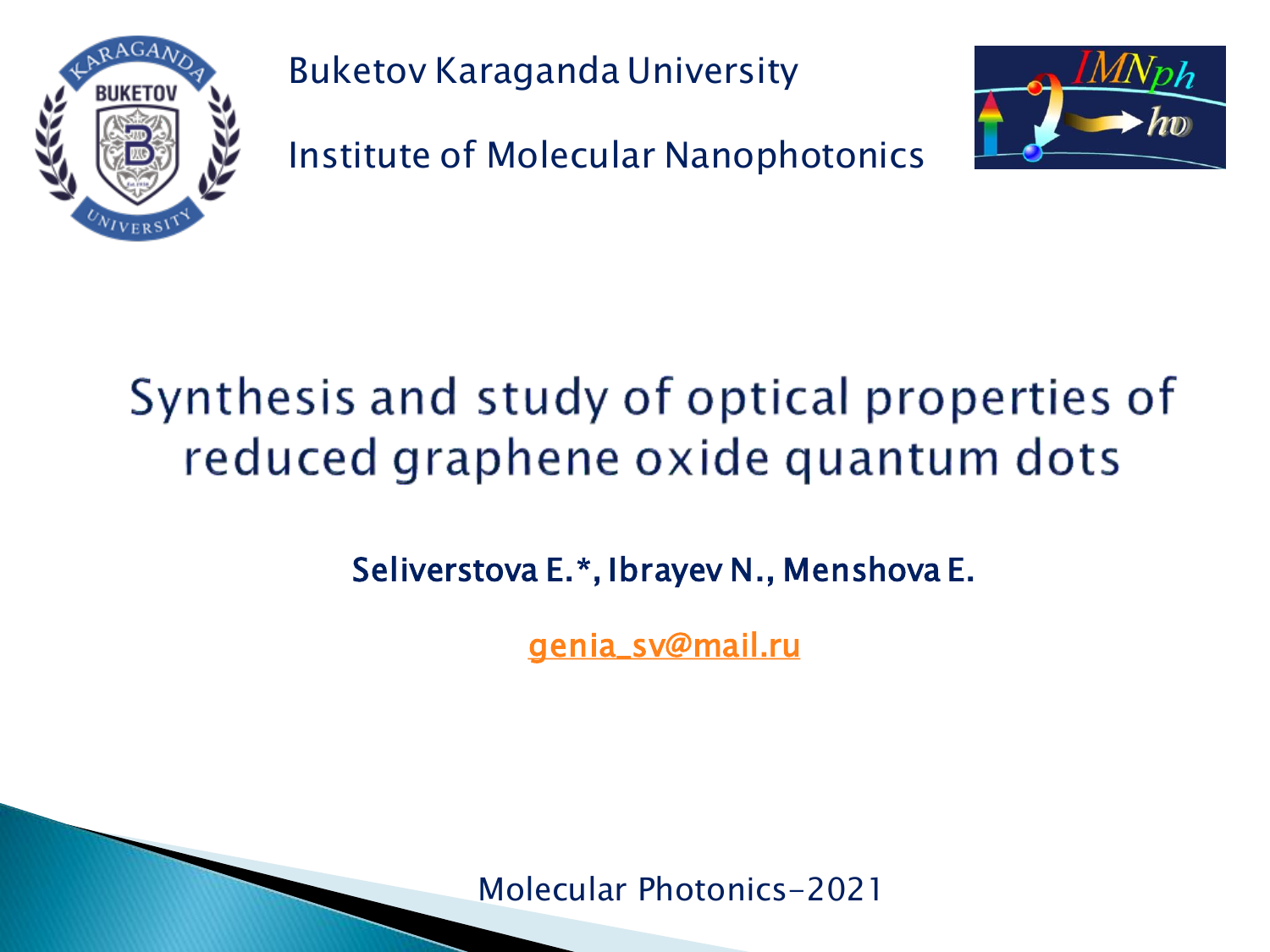Graphene and carbon quantum dots posses a high solubility in water, chemical inertness and resistance to photobleaching. They are very promising for use in photocatalysis and photovoltaics, as well as for use in biophysics and medicine, due to their low toxicity and high biocompatibility.

In this work, quantum dots based on reduced graphene oxide (rGO) were prepared, and their structural and optical properties were studied.



Structure of reduced graphene oxide

"Reduced graphene oxide (rGO) is the form of graphene oxide that is processed by chemical, thermal and other methods in order to reduce the oxygen content, while graphite oxide is a material produced by oxidation of graphite which leads to increased interlayer spacing and functionalization of the basal planes of graphite."

#### From: [Carbon,](https://www.sciencedirect.com/science/article/pii/S000862231530172X) [2015](https://www.sciencedirect.com/science/article/pii/S000862231530172X) https://www.sciencedirect.com/topics/materialsscience/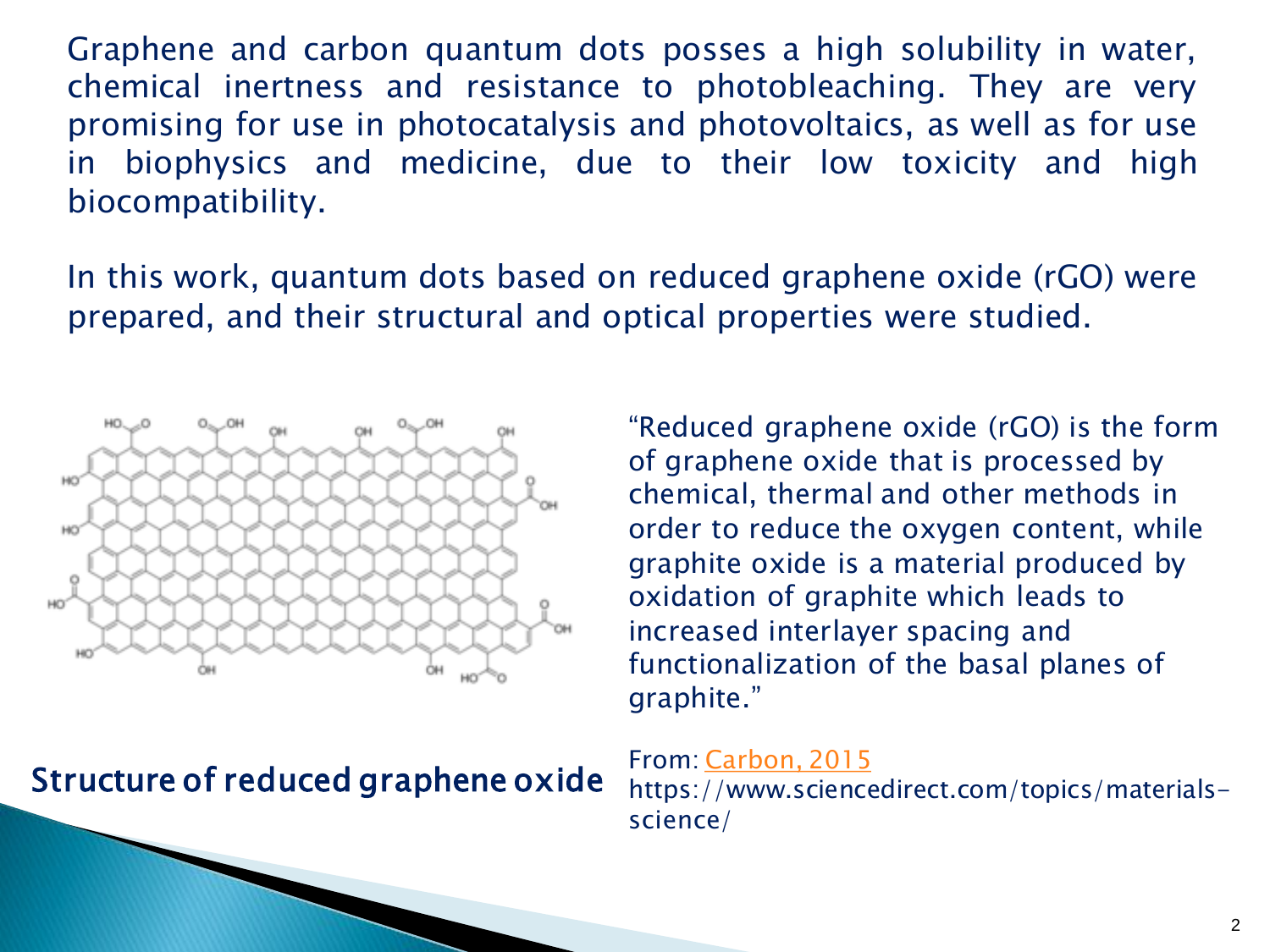

#### Scheme of installation for laser ablation

Quantum dots were obtained by laser ablation of reduced graphene oxide (rGO, Sigma Aldrich) in ethanol. The rGO concentration was equal to 0.3 mg/mL. The dispersions were sonicated for 30 minutes.

Ablation was carried out by irradiating of the dispersions by Nd:YAG laser with  $\lambda$ =532 nm, a pulse duration  $\tau$  = 10 nm and a pulse energy of ~16 J/cm<sup>2</sup>. The ablation time was equal to 20 minutes. The height of the ablated solution was 0.5 cm, during the laser ablation liquid the dispersion was continuously mixed.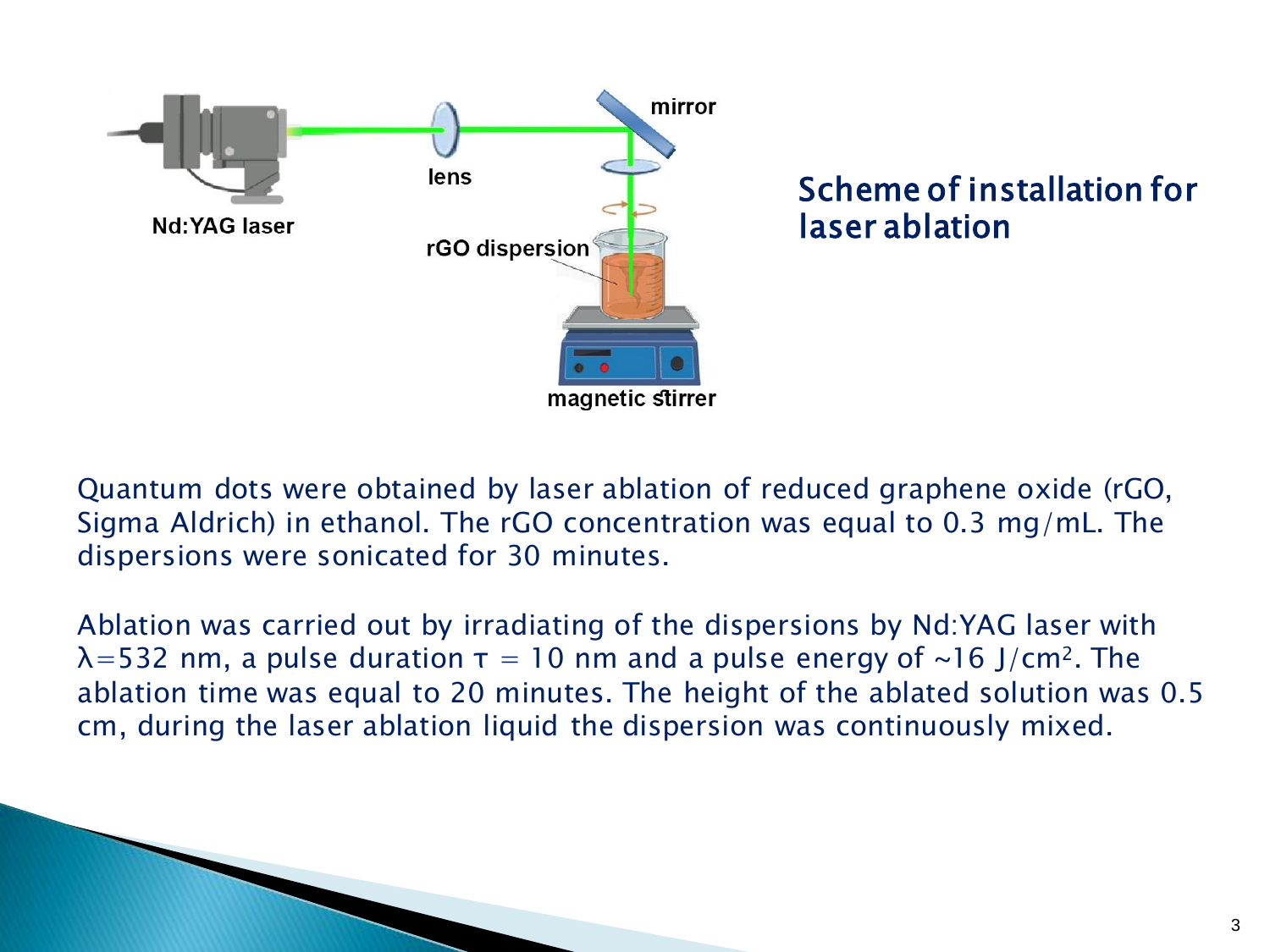

#### Size distribution of rGO after ablation

Dynamic light scattering measurements (Zetasizer S90, Malvern) showed that the average particle size before ablation was equal to  $250+85$  nm.

After ablation, the particle size was decreased to  $130 \pm 27$  nm. SEM images (Mira 3MLU, Tescan) also identified particles with an average diameter of  $59+7$  nm.

### SEM images of rGO before (left) and after (right) ablation



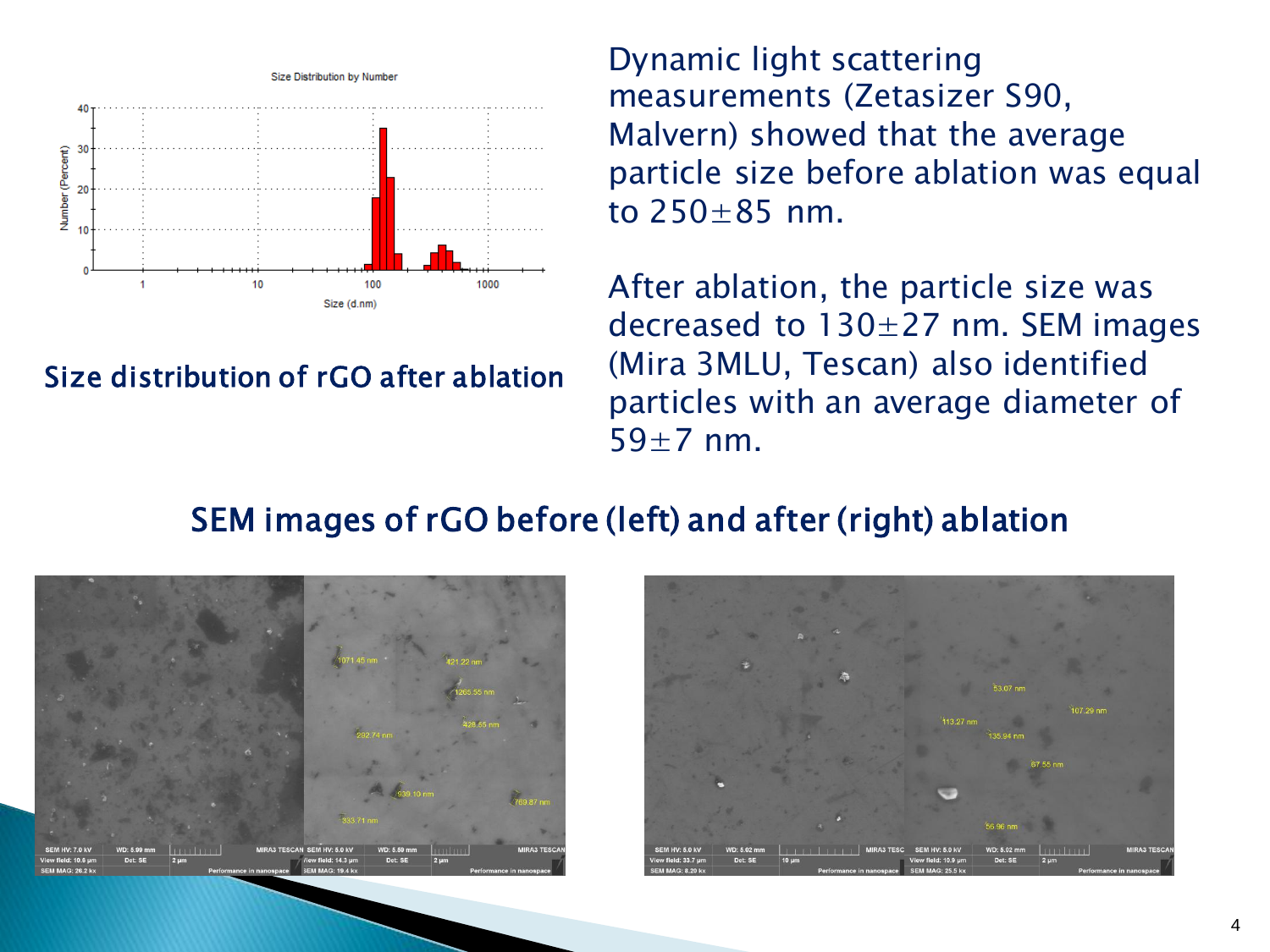



Absorption spectra of rGO before (1) and after (2) ablation

Fluorescence spectra of rGO after ablation under photoexcitation at, nm: 1 – 260; 2 – 275; 3 – 320; 4 – 350; 5 – 370. In the inset – fluorescence decay kinetics at 390 nm.

The highest luminescence intensity was registered upon photoexcitation of the sample with wavelengths in the range upon of 250 nm. In this case, the vibrational structure was practically not revealed in the fluorescence spectrum. Bands with maxima at 300, 330, 350, and 400 nm can be distinguished in the spectra. It should be noted that, upon excitation of rGO dispersions at 250 nm, vibrational peaks characteristic of aromatic compounds appear in the spectrum.

> 5 The absorption and fluorescence spectra of the samples were measured on Cary and Eclipse spectrometers (Agilent), respectively. Fluorescence lifetimes were measured with TCSPC system (Becker&Hickl).